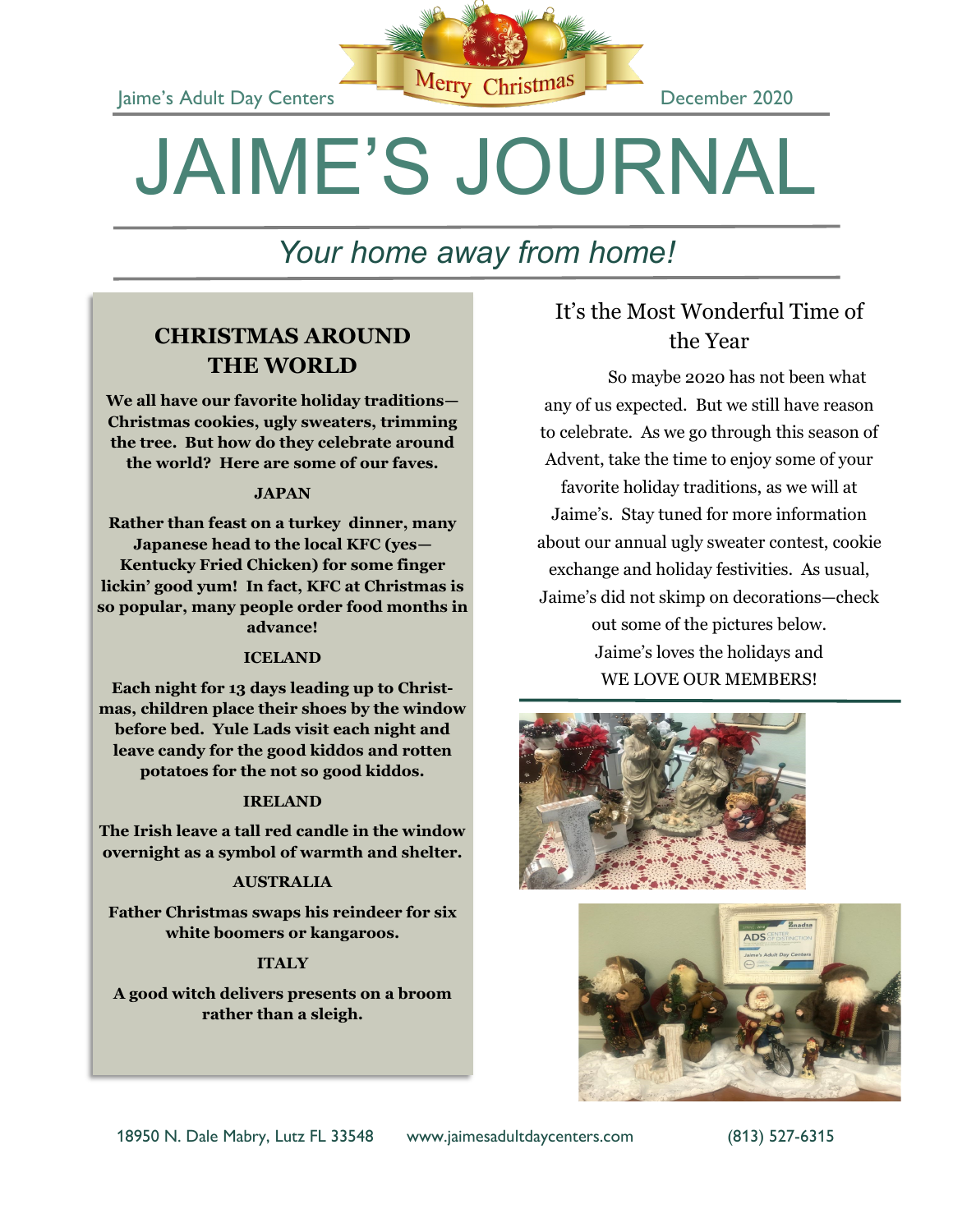### Jaime's Adult Day Centers **December 2020**

**Activities to stimulate your loved ones using the 5 Dimensions of Wellness in honor of Christmas**

- **Take a nighttime stroll.**  Grab your walking shoes, bundle up and check out the Christmas lights in your neighborhood. (Physical)
- **Enjoy some holiday fun.**  Check out page 3 of the Journal and go meet some new folks while enjoying the season. (Social)
- **Bake up some fun and memories.** Follow the cookie recipe on the back page of the Journal for one of Jaime's family favorites. (Emotional)
- **Google "Christmas Around the World."**  Discover how people all over the world celebrate the holidays. We posted some of our favorites on page 1. (Intellectual)
- **Attend a Christmas Eve service.** If you are not ready to go to a live service, make sure to watch online. This is the true reason for the season! (Spiritual)

### **TO VACCINE OR NOT TO VACCINE**

Some time ago, we did a piece on the pros and cons of vaccines. During this pandemic, and in the wake of a vaccine for Covid-19 (Coronavirus), we thought it an appropriate time to re-visit the topic.

Our immune systems protect against infections. However, the system can get overwhelmed, causing serious infections. A vaccine stimulates the body to make antibodies that can protect against getting a disease immediately and in the future. However, there are mixed opinions on the necessity, effectiveness and safety of vaccines.

### **PROS OF VACCINES**

- 1. Prevents dangerous diseases from spreading.
- 2. Protects you AND others from harmful diseases.
- 3. Vaccines undergo rigorous research, studies and testing.

### **CONS OF VACCINES**

- 1. Allergic reactions and harmful, sometimes fatal, side effects.
- 2. Mandatory vaccines may infringe upon personal liberties.
- 3. Some diseases for which there are vaccines are relatively minor.

We are not advocating for or against vaccines. Whether or not you decide to get vaccinated against Covid-19, you should still take simple precautions to help prevent the spread of the illness—wash your hands, wear your mask and practice social distancing. Stay safe!

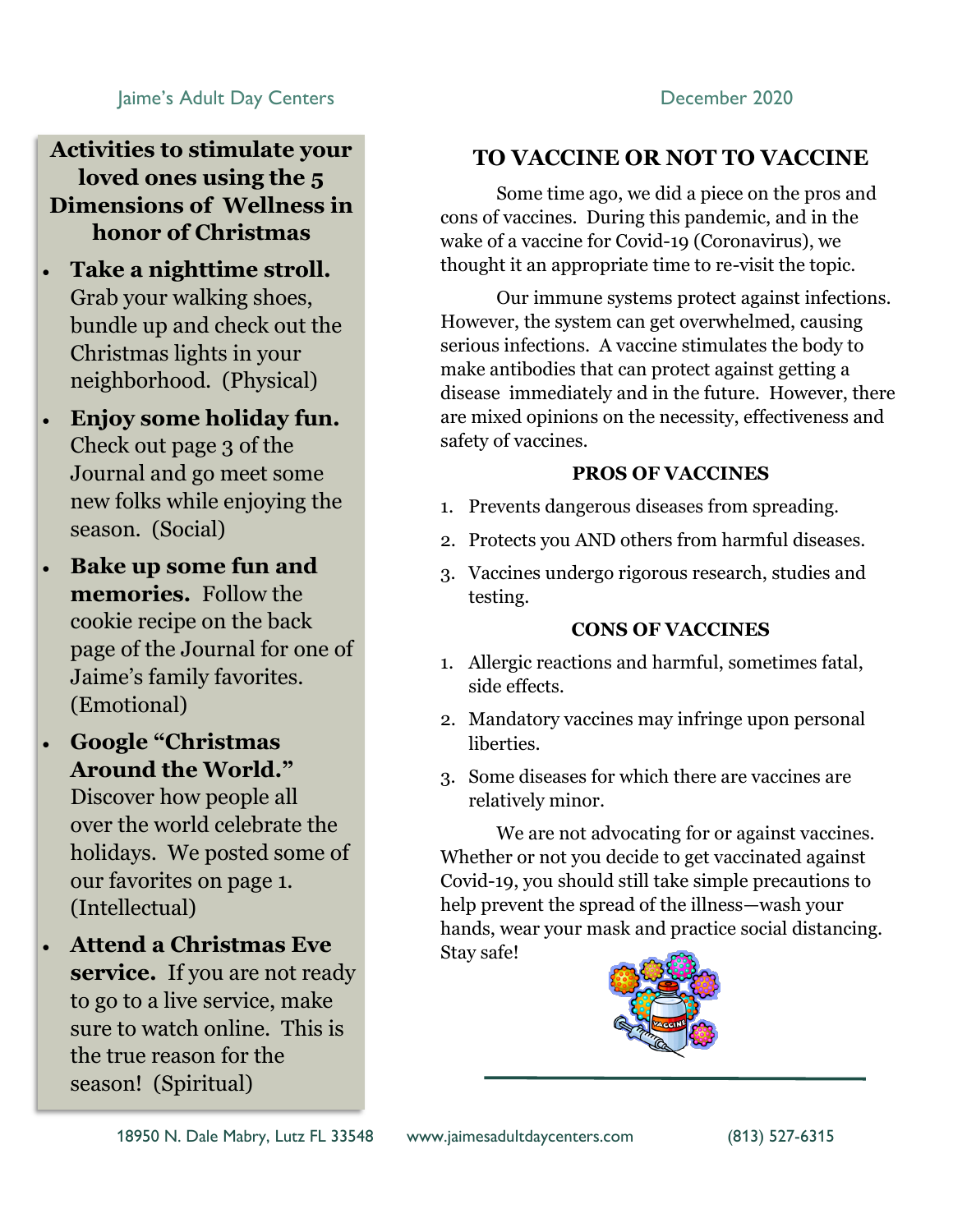### Jaime's Adult Day Centers **December 2020**

### **HOLIDAY FUN AROUND TOWN**

Busch Gardens—Christmas Town

Curtis Hixon Waterfront Park Winter Wonderland and Ice Skating

> Zoo Tampa at Lowry Park Christmas in the Wild

Symphony in Lights—Wiregrass Mall Nightly 6—9 pm on the hour

> Waterfront Lights Downtown St Pete

River of Lights Pirate Water Taxi—Downtown Tampa

> Lighted Boat Parade Riverwalk Tampa December 19 6:30 pm

### **HOLIDAY FUN AT HOME**

Mix up some fun Christmas cocktails

Have an ugly sweater contest

Binge watch Christmas movies

Make homemade ornaments

Take a family pic in your PJs

Read a classic Christmas book

## Caregiver's Corner

### **HOLIDAY SURVIVAL TIPS**

This is known as the most wonderful time of the year. However, the holidays are very stressful for many, especially caregivers. Throw a pandemic in the midst and we have a recipe for disaster! Rest assured—the season is not ruined. Here are some tips we hope will help you have a truly joyous Christmas season.

- 1. **Keep your spirits high**—This may be easier said than done but we can take some affirmative action to be positive. For example, listening to Christmas music can have a positive impact on even the busiest caregivers. And what's better is the effect is immediate!
- 2. **Be mindful of others.** While we should always practice this, it is especially important during this world-wide crisis. There are so many opinions out there but we should take care not to offend anyone with ours.
- 3. **Reach out to positive people.** We all know the adage "misery loves company" but we say joy loves it even more. Staying in touch with positive people will help you to stay positive.
- 4. **Do things you love.** Don't stop doing the things you enjoy. If you love to work out but are not ready to return to the gym, take that work out to the great outdoors.
- 5. **Limit exposure to the news.** We can get so caught up in the news and "the numbers" that we think of nothing else. Stay informed without being obsessed.
- 6. **Be careful, not fearful.** We are living in uncertain times (the disease itself, possible economic shut down, etc.) but worrying and living in fear does not add one single day to our lives. So wash your hands, wear your mask, practice social distancing and find the joy in life!